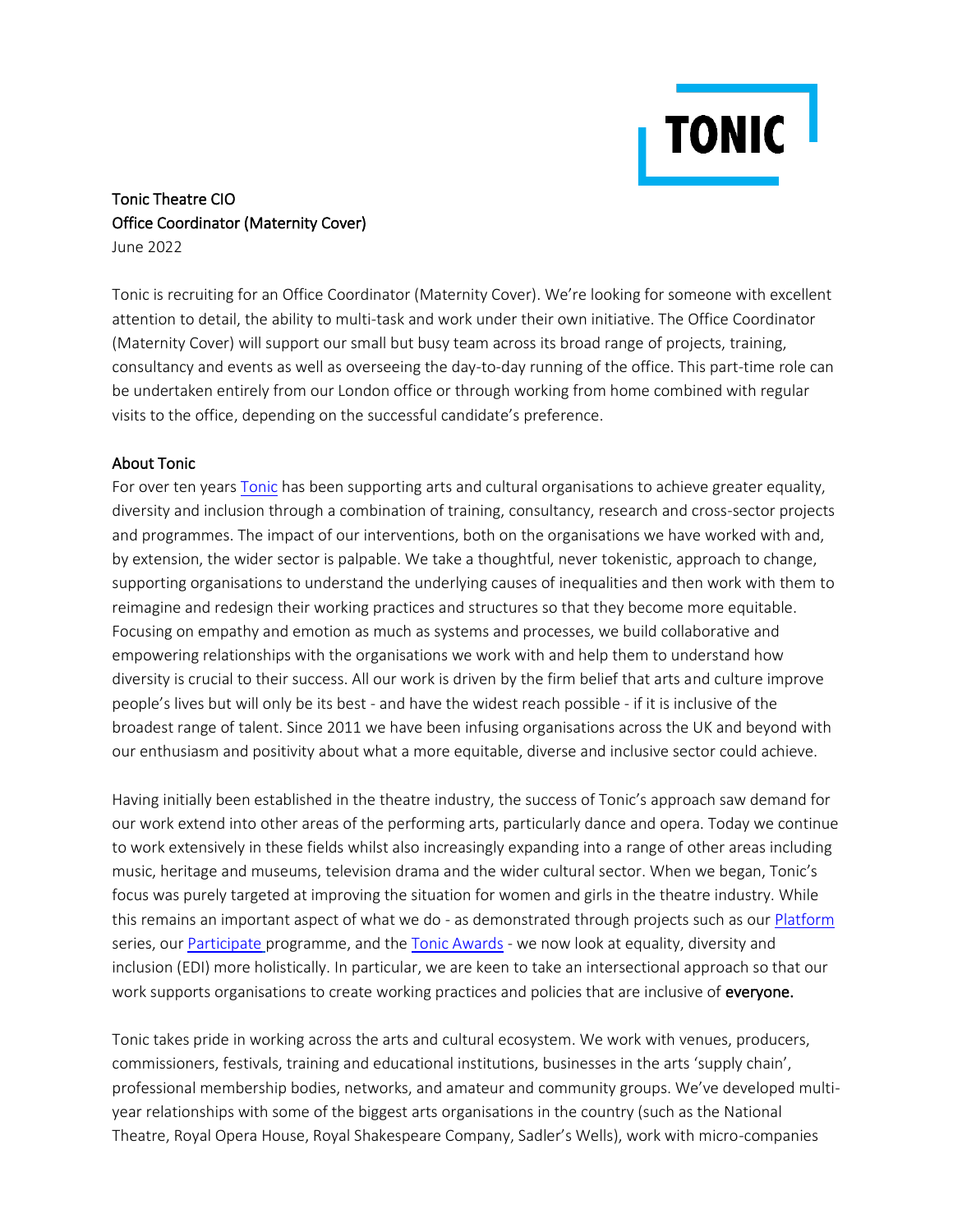operating on a hyper-local basis, and with organisations of all shapes and sizes in between. Through our [books, resources](https://www.tonictheatre.co.uk/books-and-resources/) and [industry-facing events,](https://www.tonictheatre.co.uk/events/) freelancers and others can engage in our work too.

# Working at Tonic

We are a small team. There are currently five of us each working four days per week:

Gina Abolins, Delivery Lead Charlotte de Paeztron, Office Coordinator (on maternity leave from September 2022) Fay Jennett, Senior Delivery Lead Lucy Kerbel, Founder and Director Mariana Rodrigues, Delivery Lead

In addition to the core team, Tonic works with a pool o[f freelance associates](https://www.tonictheatre.co.uk/about/the-team/#associates) who deliver various parts of our work and has a highly-engaged **Board of Trustees**.

Tonic is a charity and this influences how we conduct ourselves as an organisation. We pay our people fairly and we don't routinely ask them to go above and beyond their contracted hours because we recognise the value of making our team feel that they - and the balance of their lives outside of work - are respected. At the same time, we seek to keep our services affordable to our clients (many of whom are charities or not-for-profits themselves) and so are always mindful of our outgoings and encourage all our people to work in efficient ways so that we can keep costs down. We generate the vast majority of our own income through the fees we charge and reinvest any surplus back into our change-making projects, especially those that support activity at grass roots level.

*If you have any questions about working at Tonic relevant to your application, please contact Charlotte de Paeztron at [charlotte@tonictheatre.co.uk](mailto:charlotte@tonictheatre.co.uk)*

# Role: Office Coordinator (Maternity Cover) Reports to: Tonic Director, Lucy Kerbel Key Duties and Responsibilities

- Manage all the bookings for Tonic's training and consultancy programmes (both online and inperson sessions) including arranging pre-training phone calls, liaising with both clients and trainers on suitable dates/times, confirming all delivery schedules and assisting in video conferencing duties during training sessions.
- Manage the effective day-to-day running of the office including PA support for the Director and general organisational administration duties.
- Support the Director and Trustees with the charity's finances including raising and coding invoices and the monthly reconciliation of accounts.
- Attend quarterly Board meetings and write up minutes and actions.
- Undertake the administration of a range of Tonic projects, in conjunction with the Director, liaising with project partners, funders and stakeholders to ensure project success.
- Coordinate the organisation and promotion of a range of Tonic events, in conjunction with the Director and other members of the Tonic team.
- Manage Tonic's online presence including website updates and posting on social media.
- Manage and fulfil all online orders for our Platform plays.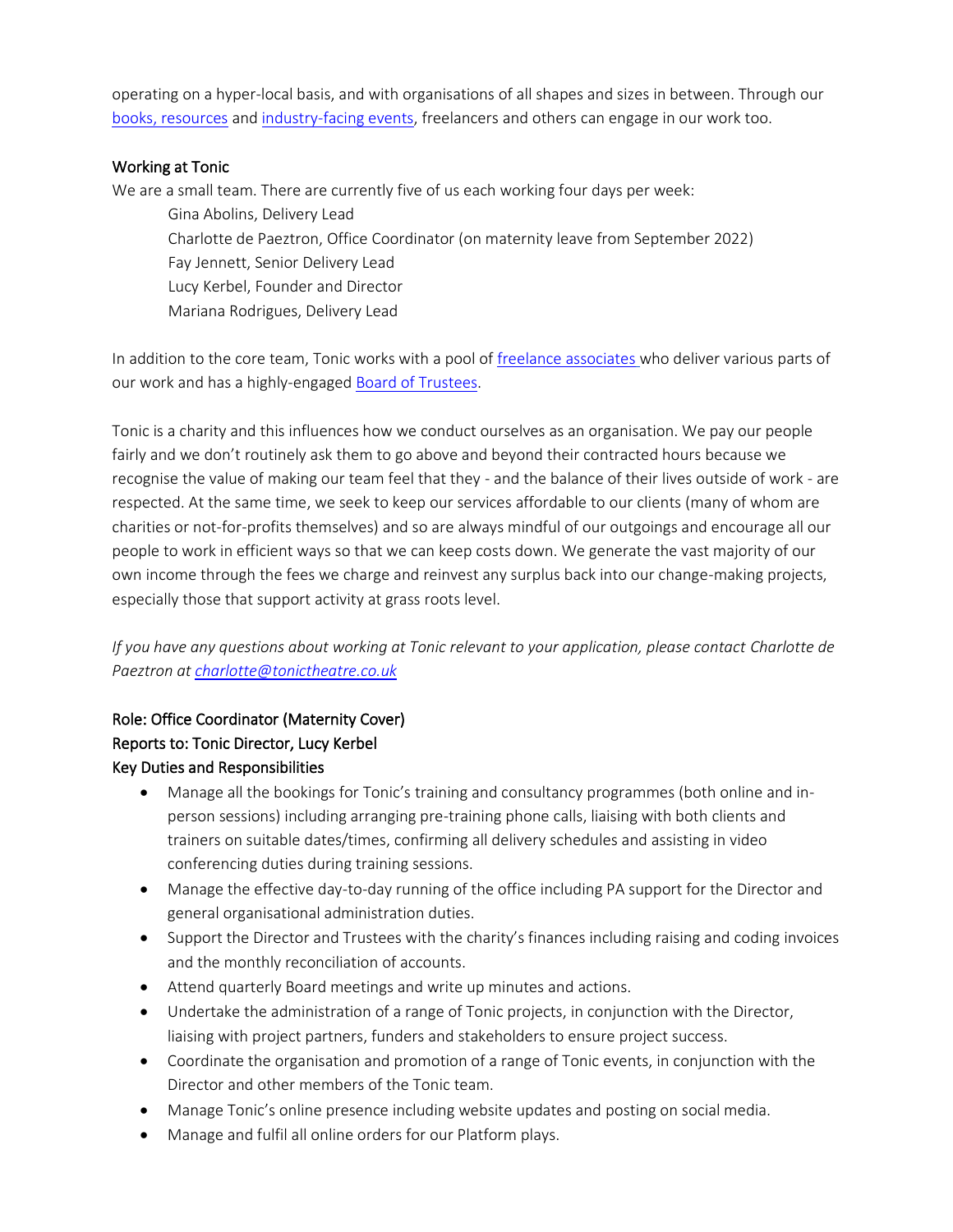- Develop and maintain relationships with Tonic supporters, stakeholders, and partners to ensure the success of the organisation.
- Represent Tonic with a high level of professionalism at all times and protect the brand and values of Tonic, keeping organisation information confidential.

### Personal specification - essential

- Sympathetic to the charitable aims and ambitions of Tonic
- Excellent attention to detail and highly organised
- Excellent numeracy skills
- Exemplary communication skills; capable of liaising effectively and professionally across all levels of stakeholder
- Proficient and relaxed at multi-tasking and capable of working effectively across a range of priorities and outputs
- Good IT skills and knowledge of relevant software including Microsoft Office and Google Workspace
- Ability to work within a very small team
- Ability to work unsupervised and under own initiative
- Interested in working for an organisation with a change-making agenda and innovative approaches

#### Personal specification - desired

- Knowledge of database maintenance and accountancy software (e.g., Xero)
- Experience of WordPress
- Confident using social media
- An interest in the arts and culture

This job description is issued as a guideline to assist you in your duties, it is not exhaustive and we would be pleased to discuss any constructive comments you may have. Due to the evolving nature and changing demands of our charity this job description may be subject to change. You may, on occasion, be required to undertake additional or other duties within the context of this job description, and according to the needs of the organisation.

#### Terms and conditions

Part time: Four days a week

Hours of work: 9.30am – 6pm, with occasional work outside these hours

Salary: £22,660 - £25,750 based on experience, per annum, pro rata'd to four days per week (calculates as £18,130 to £20,600 gross)

Pension: Tonic operates a pension scheme with NEST and makes employer contributions at 3% Annual Leave: 25 days per year (pro rata'd to 20 days for a four days per week post), plus bank holidays and the three days between Christmas and New Year

Probation Period: 3 months

Notice Period: 2 months